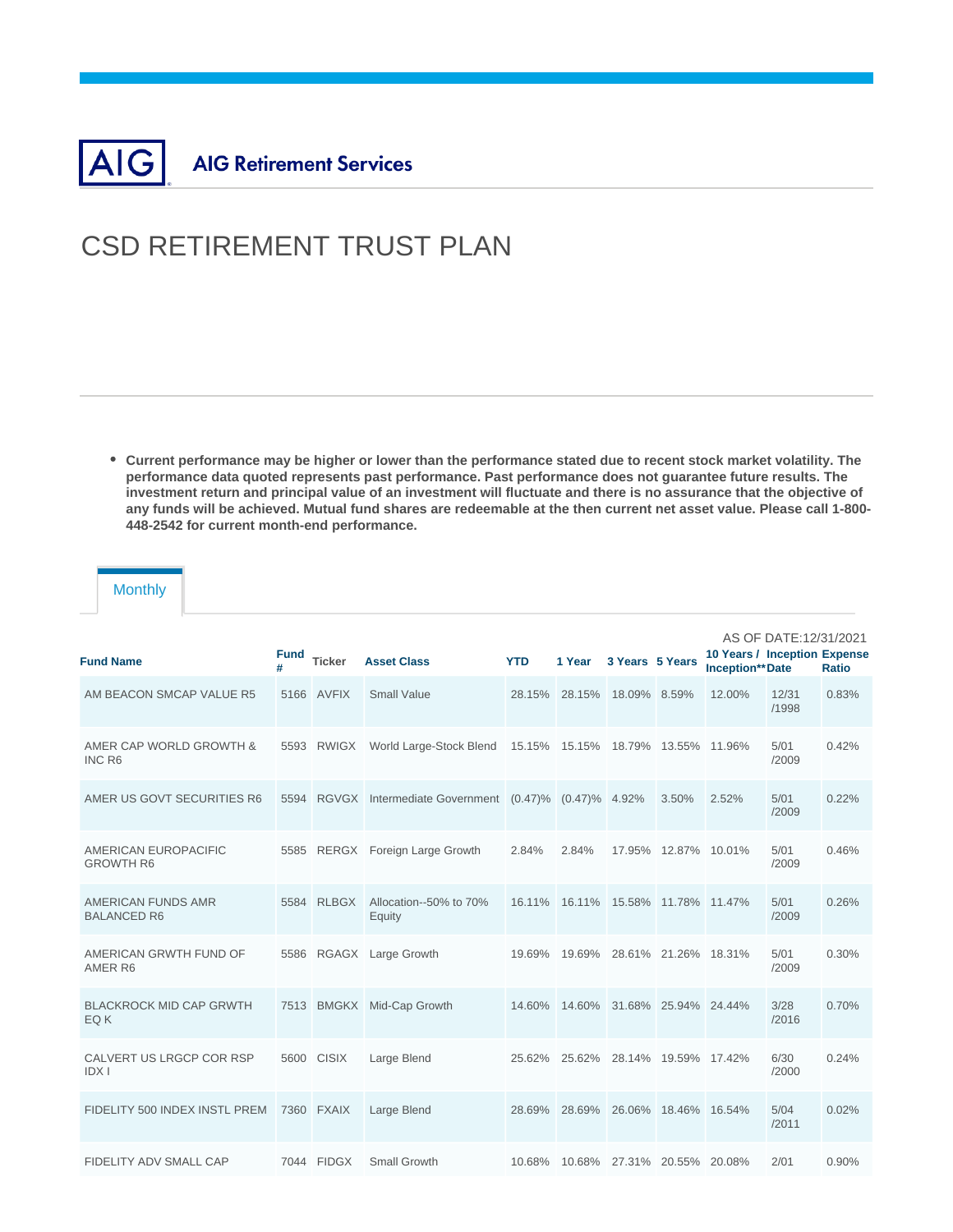| <b>GRWTH Z</b>                               |      |              |                                       |        |                                    |                      |               |        | /2017          |       |
|----------------------------------------------|------|--------------|---------------------------------------|--------|------------------------------------|----------------------|---------------|--------|----------------|-------|
| FIDELITY US BOND INDEX INSTL                 | 7374 | <b>FXNAX</b> | Intermediate Core Bond                |        | $(1.79)\%$ $(1.79)\%$ 4.72%        |                      | 3.52%         | 2.86%  | 5/04<br>/2011  | 0.03% |
| <b>GOLDMAN SACHS BOND R6</b>                 | 6897 | <b>GSFUX</b> | Intermediate Core-Plus<br><b>Bond</b> |        | $(2.27)\%$ $(2.27)\%$ 6.48%        |                      | 4.17%         | 3.69%  | 7/31<br>/2015  | 0.44% |
| MFS MID CAP VALUE R6                         | 6491 | <b>MVCKX</b> | Mid-Cap Value                         |        | 31.00% 31.00% 21.48% 12.60% 12.60% |                      |               |        | 2/01<br>/2013  | 0.68% |
| PGIM INVEST GLOBAL TOT RET<br>R <sub>6</sub> |      | 6976 PGTQX   | World Bond                            |        | $(5.74)\%$ $(5.74)\%$ 5.23%        |                      | 5.43%         | 4.25%  | 12/30<br>/2005 | 0.52% |
| T ROWE PRICE EQUITY INCOME                   | 6865 | <b>REIPX</b> | Large Value                           | 25.77% | 25.77%                             | 17.36% 11.28% 12.64% |               |        | 12/17<br>/2015 | 0.55% |
| <b>T ROWE PRICE GROWTH STOCK</b><br>I        | 6864 | <b>PRUFX</b> | Large Growth                          | 20.18% | 20.18%                             | 29.23% 23.41% 18.93% |               |        | 8/28<br>/2015  | 0.52% |
| VANGRD WINDSOR II ADMIRAL                    | 4976 |              | VWNAX Large Value                     | 29.08% | 29.08%                             |                      | 24.06% 15.35% | 14.33% | 5/14<br>/2001  | 0.26% |
| VANGUARD FEDERAL M MKT                       | 4947 | VMFXX        | Money Market-Taxable                  | 0.01%  | 0.01%                              | 0.86%                | 1.04%         | 0.55%  | 7/13<br>/1981  | 0.11% |
| <b>VANGUARD GROWTH INDEX</b><br><b>ADM</b>   |      | 6399 VIGAX   | Large Growth                          | 27.26% | 27.26% 34.78% 24.77% 19.29%        |                      |               |        | 11/13<br>/2000 | 0.05% |
| VANGUARD INSTL TGT RET 2015                  |      | 6706 VITVX   | Target-Date 2015                      | 5.81%  | 5.81%                              | 10.31% 7.76%         |               | 6.47%  | 6/26<br>/2015  | 0.09% |
| VANGUARD INSTL TGT RET 2020                  |      | 6707 VITWX   | Target-Date 2020                      | 8.29%  | 8.29%                              | 12.62% 9.32%         |               | 7.66%  | 6/26<br>/2015  | 0.09% |
| VANGUARD INSTL TGT RET 2025                  |      | 6708 VRIVX   | Target-Date 2025                      | 9.95%  | 9.95%                              | 14.25%               | 10.43% 8.47%  |        | 6/26<br>/2015  | 0.09% |
| VANGUARD INSTL TGT RET 2030                  |      | 6709 VTTWX   | Target-Date 2030                      | 11.52% | 11.52%                             | 15.52% 11.29% 9.06%  |               |        | 6/26<br>/2015  | 0.09% |
| VANGUARD INSTL TGT RET 2035                  |      | 6710 VITFX   | Target-Date 2035                      |        | 13.12% 13.12% 16.76% 12.12% 9.65%  |                      |               |        | 6/26<br>/2015  | 0.09% |
| VANGUARD INSTL TGT RET 2040                  |      | 6711 VIRSX   | Target-Date 2040                      |        | 14.74% 14.74% 17.97% 12.93% 10.21% |                      |               |        | 6/26<br>/2015  | 0.09% |
| VANGUARD INSTL TGT RET 2045                  |      | 6712 VITLX   | Target-Date 2045                      | 16.29% | 16.29% 19.11% 13.59% 10.72%        |                      |               |        | 6/26<br>/2015  | 0.09% |
| VANGUARD INSTL TGT RET 2050                  |      | 6713 VTRLX   | Target-Date 2050                      | 16.59% | 16.59%                             | 19.26% 13.67% 10.78% |               |        | 6/26<br>/2015  | 0.09% |
| VANGUARD INSTL TGT RET 2055                  |      | 6714 VIVLX   | Target-Date 2055                      | 16.54% | 16.54%                             | 19.25% 13.68% 10.79% |               |        | 6/26<br>/2015  | 0.09% |
| VANGUARD INSTL TGT RET 2060                  |      | 6715 VILVX   | Target-Date 2060                      | 16.56% | 16.56%                             | 19.30% 13.68% 10.79% |               |        | 6/26<br>/2015  | 0.09% |
| VANGUARD INSTL TGT RET 2065                  |      | 7149 VSXFX   | Target-Date 2065+                     | 16.56% | 16.56% 19.22% —                    |                      |               | 12.74% | 7/12<br>/2017  | 0.09% |
| VANGUARD INSTL TGT RET<br><b>INCOME</b>      |      | 6705 VITRX   | <b>Target-Date Retirement</b>         | 5.34%  | 5.34%                              | 9.52%                | 6.93%         | 5.91%  | 6/26<br>/2015  | 0.09% |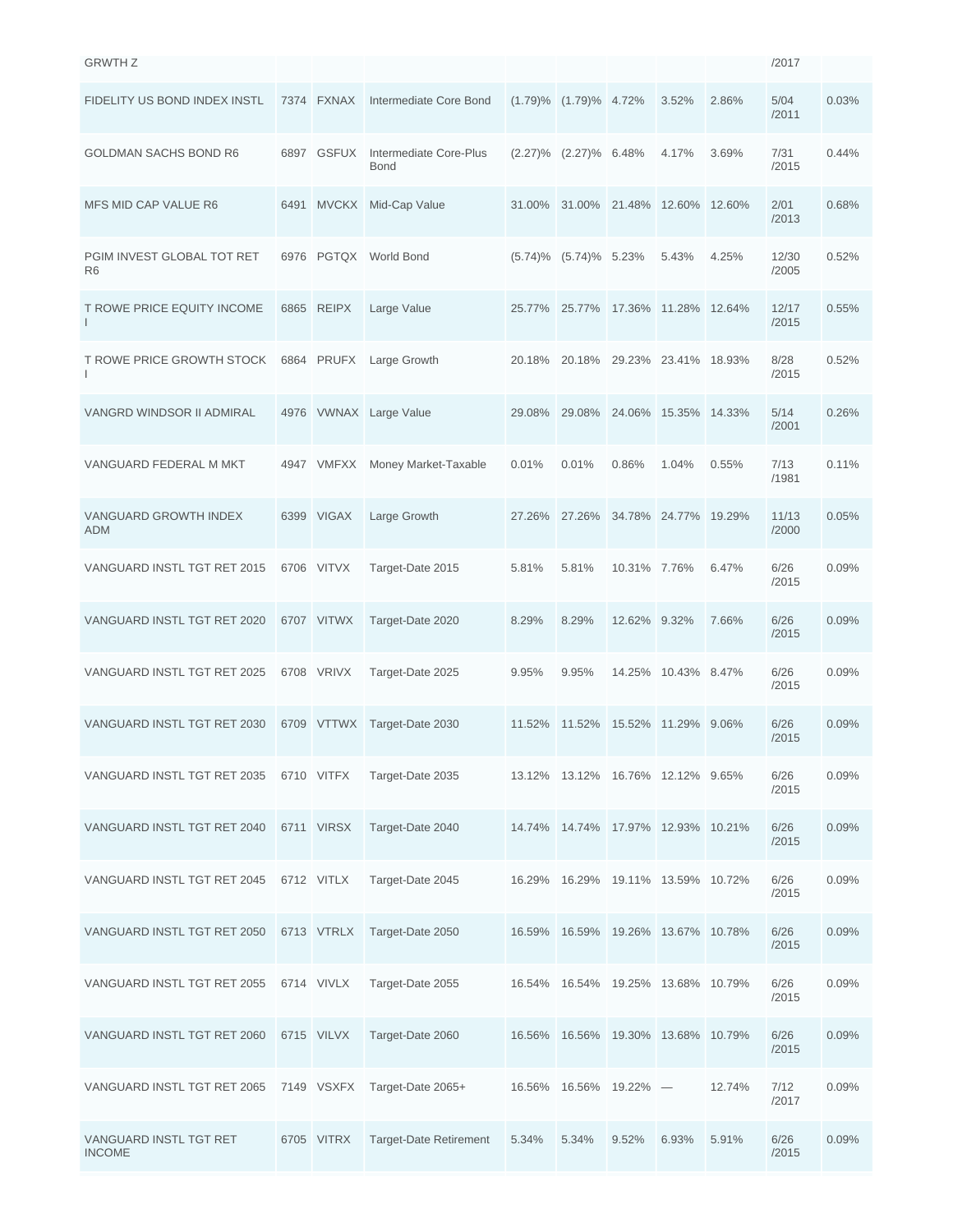| VANGUARD MIDCAP INDEX INS                | 5174 VMCIX | Mid-Cap Blend       |        | 24.53% 24.53% 24.50% 15.88% 15.13% |                      |       |       | 5/21<br>/1998  | 0.04%    |
|------------------------------------------|------------|---------------------|--------|------------------------------------|----------------------|-------|-------|----------------|----------|
| VANGUARD S/T INVEST GRADE<br><b>ADM</b>  | 6286 VFSUX | Short-Term Bond     |        | $(0.33)\%$ $(0.33)\%$ 3.55%        |                      | 2.74% | 2.52% | 2/11<br>/2001  | 0.10%    |
| VANGUARD SMALL CAP INSTL                 | 5177 VSCIX | Small Blend         | 17.73% | 17.73% 21.34% 13.50% 14.17%        |                      |       |       | 7/07<br>/1997  | 0.04%    |
| VANGUARD TOT INTL STCK IDX<br><b>ADM</b> | 6407 VTIAX | Foreign Large Blend | 8.62%  | 8.62%                              | 13.67% 9.90%         |       | 7.68% | 11/29<br>/2010 | $0.11\%$ |
| VANGUARD VALUE INDEX<br><b>ADMIRAL</b>   | 6397 VVIAX | Large Value         | 26.49% | 26.49%                             | 17.64% 12.52% 13.74% |       |       | 11/13<br>/2000 | 0.05%    |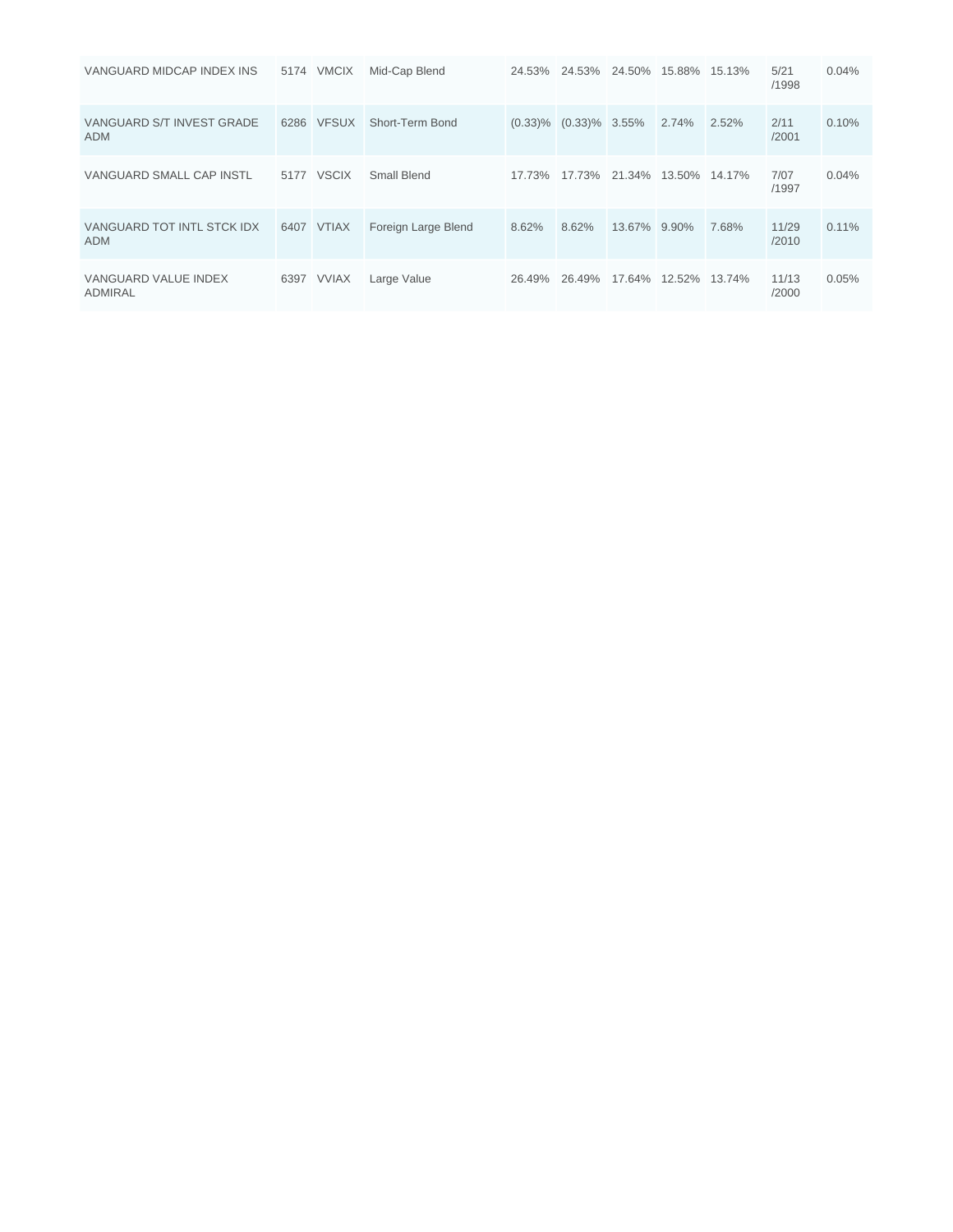## **Quarterly**

| <b>Fund Name</b>                             | <b>Fund</b> | <b>Ticker</b> | <b>Asset Class</b>                                  | <b>YTD</b> | 1 Year                             | 3 Years 5 Years |                             | 10 Years / Inception Expense<br><b>Inception**</b> Date | AS OF DATE:12/31/2021 | Ratio |
|----------------------------------------------|-------------|---------------|-----------------------------------------------------|------------|------------------------------------|-----------------|-----------------------------|---------------------------------------------------------|-----------------------|-------|
| AM BEACON SMCAP VALUE R5                     |             | 5166 AVFIX    | <b>Small Value</b>                                  |            | 28.15% 28.15% 18.09% 8.59%         |                 |                             | 12.00%                                                  | 12/31<br>/1998        | 0.83% |
| AMER CAP WORLD GROWTH &<br>INC R6            | 5593        | RWIGX         | World Large-Stock Blend                             |            | 15.15% 15.15% 18.79%               |                 | 13.55%                      | 11.96%                                                  | 5/01<br>/2009         | 0.42% |
| AMER US GOVT SECURITIES R6                   | 5594        |               | RGVGX Intermediate Government (0.47)% (0.47)% 4.92% |            |                                    |                 | 3.50%                       | 2.52%                                                   | 5/01<br>/2009         | 0.22% |
| AMERICAN EUROPACIFIC<br><b>GROWTH R6</b>     |             |               | 5585 RERGX Foreign Large Growth                     | 2.84%      | 2.84%                              |                 | 17.95% 12.87% 10.01%        |                                                         | 5/01<br>/2009         | 0.46% |
| AMERICAN FUNDS AMR<br><b>BALANCED R6</b>     | 5584        | <b>RLBGX</b>  | Allocation--50% to 70%<br>Equity                    | 16.11%     | 16.11% 15.58% 11.78% 11.47%        |                 |                             |                                                         | 5/01<br>/2009         | 0.26% |
| AMERICAN GRWTH FUND OF<br>AMER R6            | 5586        |               | RGAGX Large Growth                                  | 19.69%     | 19.69%                             |                 | 28.61% 21.26% 18.31%        |                                                         | 5/01<br>/2009         | 0.30% |
| <b>BLACKROCK MID CAP GRWTH</b><br>EQ K       | 7513        |               | <b>BMGKX</b> Mid-Cap Growth                         | 14.60%     |                                    |                 | 14.60% 31.68% 25.94% 24.44% |                                                         | 3/28<br>/2016         | 0.70% |
| CALVERT US LRGCP COR RSP<br><b>IDXI</b>      |             | 5600 CISIX    | Large Blend                                         | 25.62%     | 25.62%                             |                 | 28.14% 19.59% 17.42%        |                                                         | 6/30<br>/2000         | 0.24% |
| FIDELITY 500 INDEX INSTL PREM                |             | 7360 FXAIX    | Large Blend                                         | 28.69%     |                                    |                 | 28.69% 26.06% 18.46% 16.54% |                                                         | 5/04<br>/2011         | 0.02% |
| FIDELITY ADV SMALL CAP<br><b>GRWTH Z</b>     |             | 7044 FIDGX    | Small Growth                                        | 10.68%     |                                    |                 | 10.68% 27.31% 20.55% 20.08% |                                                         | 2/01<br>/2017         | 0.90% |
| FIDELITY US BOND INDEX INSTL                 | 7374        | <b>FXNAX</b>  | Intermediate Core Bond                              |            | $(1.79)\%$ $(1.79)\%$ 4.72%        |                 | 3.52%                       | 2.86%                                                   | 5/04<br>/2011         | 0.03% |
| <b>GOLDMAN SACHS BOND R6</b>                 | 6897        | <b>GSFUX</b>  | Intermediate Core-Plus<br><b>Bond</b>               |            | $(2.27)\%$ $(2.27)\%$ 6.48%        |                 | 4.17%                       | 3.69%                                                   | 7/31<br>/2015         | 0.44% |
| <b>MFS MID CAP VALUE R6</b>                  |             | 6491 MVCKX    | Mid-Cap Value                                       | 31.00%     | 31.00% 21.48% 12.60% 12.60%        |                 |                             |                                                         | 2/01<br>/2013         | 0.68% |
| PGIM INVEST GLOBAL TOT RET<br>R <sub>6</sub> |             |               | 6976 PGTQX World Bond                               |            | $(5.74)\%$ $(5.74)\%$ 5.23%        |                 | 5.43%                       | 4.25%                                                   | 12/30<br>/2005        | 0.52% |
| T ROWE PRICE EQUITY INCOME<br>$\mathsf{I}$   |             | 6865 REIPX    | Large Value                                         |            | 25.77% 25.77% 17.36% 11.28% 12.64% |                 |                             |                                                         | 12/17<br>/2015        | 0.55% |
| T ROWE PRICE GROWTH STOCK<br>$\mathbf{I}$    |             | 6864 PRUFX    | Large Growth                                        |            | 20.18% 20.18% 29.23% 23.41% 18.93% |                 |                             |                                                         | 8/28<br>/2015         | 0.52% |
| VANGRD WINDSOR II ADMIRAL                    |             |               | 4976 VWNAX Large Value                              |            | 29.08% 29.08% 24.06% 15.35% 14.33% |                 |                             |                                                         | 5/14<br>/2001         | 0.26% |
| VANGUARD FEDERAL M MKT                       |             |               | 4947 VMFXX Money Market-Taxable                     | 0.01%      | 0.01%                              | 0.86%           | 1.04%                       | 0.55%                                                   | 7/13<br>/1981         | 0.11% |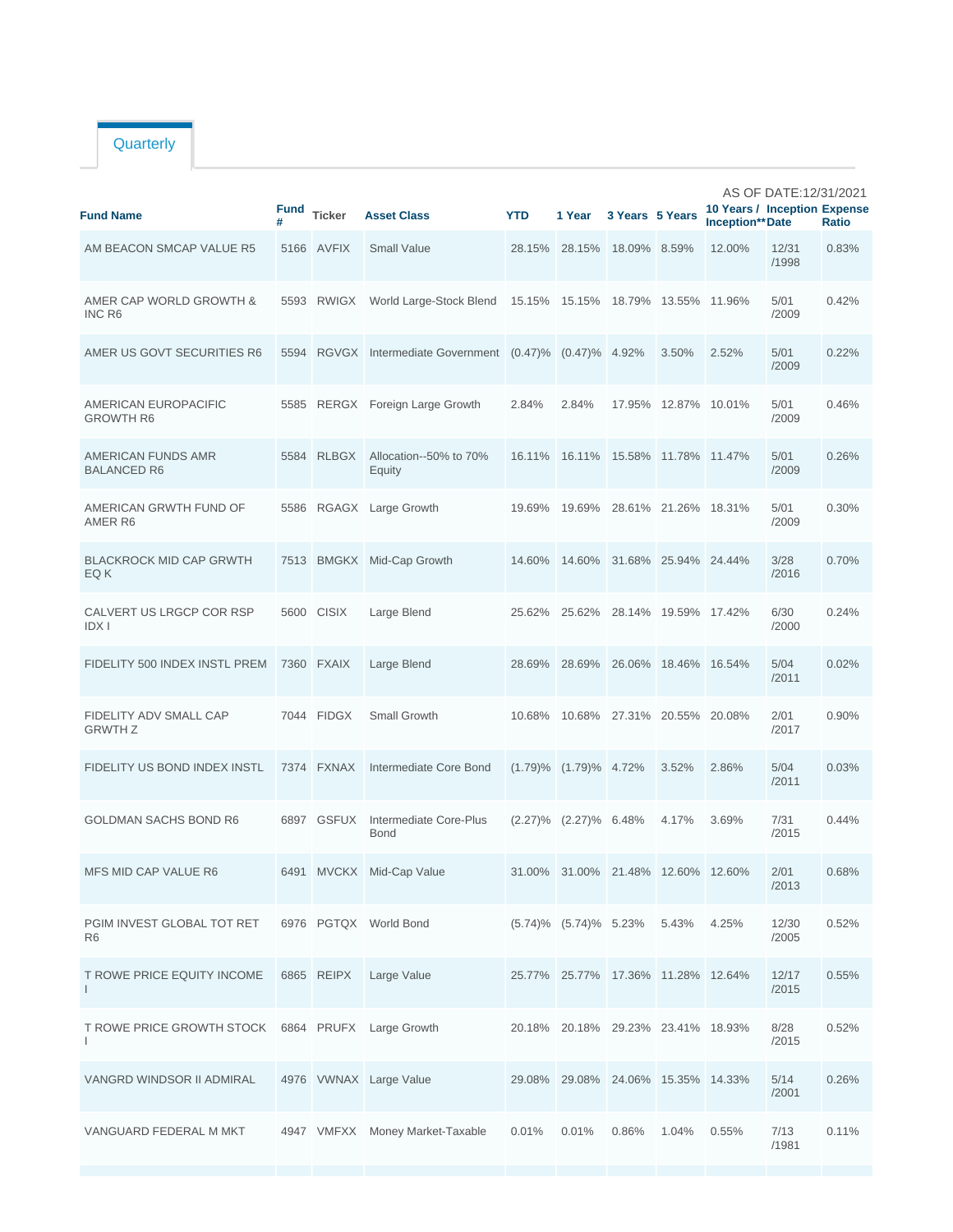| VANGUARD GROWTH INDEX<br><b>ADM</b>      | 6399 VIGAX | Large Growth                  |               | 27.26% 27.26% 34.78% 24.77% 19.29% |                      |                                 |        | 11/13<br>/2000 | 0.05% |
|------------------------------------------|------------|-------------------------------|---------------|------------------------------------|----------------------|---------------------------------|--------|----------------|-------|
| VANGUARD INSTL TGT RET 2015              | 6706 VITVX | Target-Date 2015              | 5.81%         | 5.81%                              | 10.31% 7.76%         |                                 | 6.47%  | 6/26<br>/2015  | 0.09% |
| VANGUARD INSTL TGT RET 2020              | 6707 VITWX | Target-Date 2020              | 8.29%         | 8.29%                              | 12.62% 9.32%         |                                 | 7.66%  | 6/26<br>/2015  | 0.09% |
| VANGUARD INSTL TGT RET 2025              | 6708 VRIVX | Target-Date 2025              | 9.95%         | 9.95%                              |                      | 14.25% 10.43% 8.47%             |        | 6/26<br>/2015  | 0.09% |
| VANGUARD INSTL TGT RET 2030              |            | 6709 VTTWX Target-Date 2030   | 11.52%        | 11.52%                             |                      | 15.52% 11.29% 9.06%             |        | 6/26<br>/2015  | 0.09% |
| VANGUARD INSTL TGT RET 2035              | 6710 VITFX | Target-Date 2035              | 13.12%        | 13.12%                             | 16.76% 12.12% 9.65%  |                                 |        | 6/26<br>/2015  | 0.09% |
| VANGUARD INSTL TGT RET 2040              | 6711 VIRSX | Target-Date 2040              | 14.74% 14.74% |                                    | 17.97% 12.93%        |                                 | 10.21% | 6/26<br>/2015  | 0.09% |
| VANGUARD INSTL TGT RET 2045              | 6712 VITLX | Target-Date 2045              | 16.29%        | 16.29%                             | 19.11% 13.59% 10.72% |                                 |        | 6/26<br>/2015  | 0.09% |
| VANGUARD INSTL TGT RET 2050              | 6713 VTRLX | Target-Date 2050              | 16.59%        | 16.59%                             | 19.26% 13.67% 10.78% |                                 |        | 6/26<br>/2015  | 0.09% |
| VANGUARD INSTL TGT RET 2055              | 6714 VIVLX | Target-Date 2055              | 16.54%        | 16.54%                             | 19.25% 13.68% 10.79% |                                 |        | 6/26<br>/2015  | 0.09% |
| VANGUARD INSTL TGT RET 2060              | 6715 VILVX | Target-Date 2060              | 16.56%        | 16.56%                             | 19.30% 13.68%        |                                 | 10.79% | 6/26<br>/2015  | 0.09% |
| VANGUARD INSTL TGT RET 2065              | 7149 VSXFX | Target-Date 2065+             | 16.56%        | 16.56%                             | 19.22%               | $\hspace{0.1mm}-\hspace{0.1mm}$ | 12.74% | 7/12<br>/2017  | 0.09% |
| VANGUARD INSTL TGT RET<br><b>INCOME</b>  | 6705 VITRX | <b>Target-Date Retirement</b> | 5.34%         | 5.34%                              | 9.52%                | 6.93%                           | 5.91%  | 6/26<br>/2015  | 0.09% |
| VANGUARD MIDCAP INDEX INS                | 5174 VMCIX | Mid-Cap Blend                 |               | 24.53% 24.53% 24.50% 15.88% 15.13% |                      |                                 |        | 5/21<br>/1998  | 0.04% |
| VANGUARD S/T INVEST GRADE<br><b>ADM</b>  |            | 6286 VFSUX Short-Term Bond    |               | $(0.33)\%$ $(0.33)\%$ 3.55%        |                      | 2.74%                           | 2.52%  | 2/11<br>/2001  | 0.10% |
| VANGUARD SMALL CAP INSTL                 | 5177 VSCIX | Small Blend                   |               | 17.73% 17.73% 21.34% 13.50% 14.17% |                      |                                 |        | 7/07<br>/1997  | 0.04% |
| VANGUARD TOT INTL STCK IDX<br><b>ADM</b> | 6407 VTIAX | Foreign Large Blend           | 8.62%         | 8.62%                              | 13.67% 9.90%         |                                 | 7.68%  | 11/29<br>/2010 | 0.11% |
| VANGUARD VALUE INDEX<br>ADMIRAL          | 6397 VVIAX | Large Value                   | 26.49%        | 26.49%                             | 17.64% 12.52% 13.74% |                                 |        | 11/13<br>/2000 | 0.05% |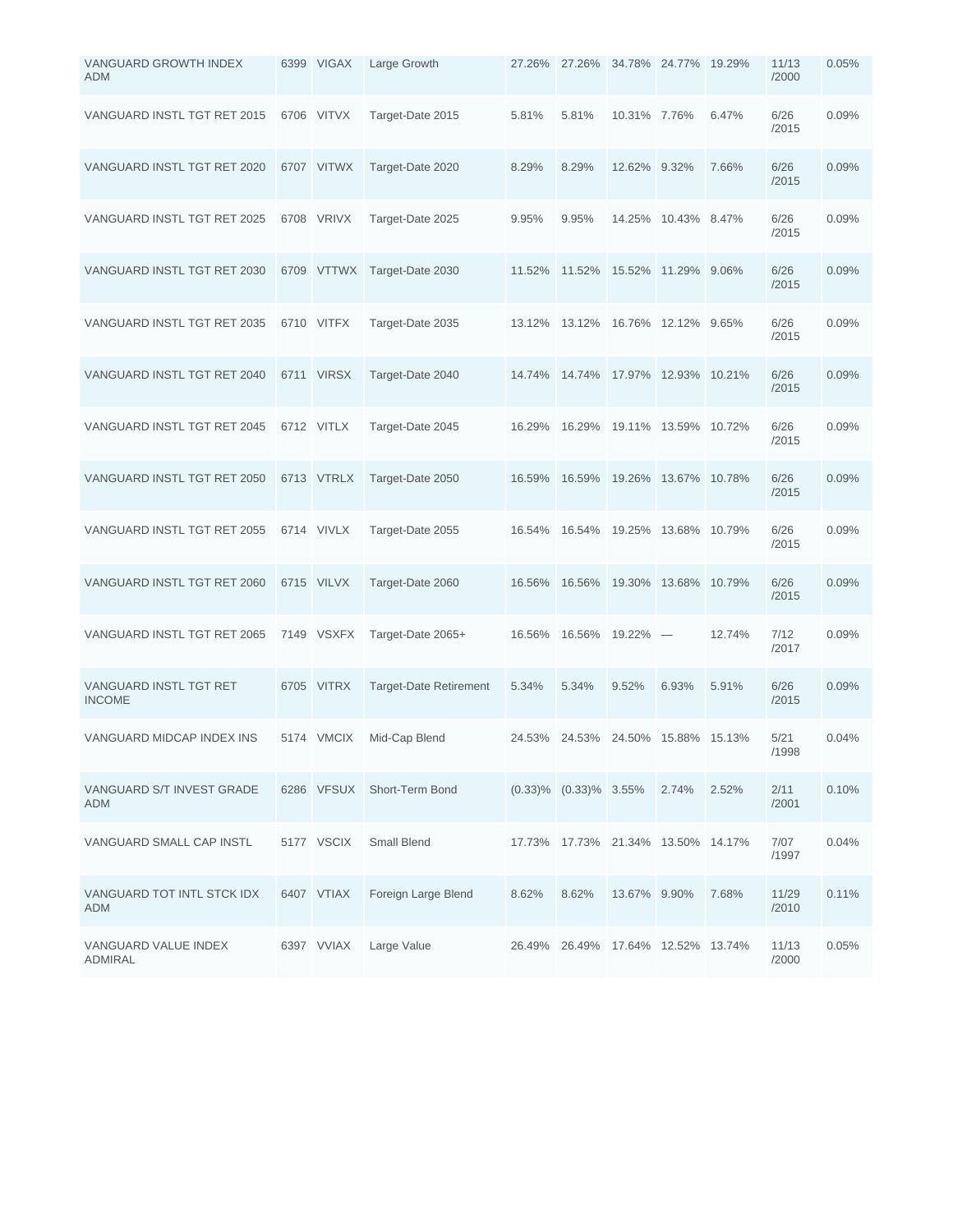## **Disclosures**

- AIG Retirement Services represents AIG member companies The Variable Annuity Life Insurance Company (VALIC) and its subsidiaries, VALIC Financial Advisors, Inc. (VFA) and VALIC Retirement Services Company (VRSCO). All are members of American International Group, Inc. (AIG).
- The current 7-day yield as of 12/31/2021 for American Century Capital Preservation Money Market Fund (CPFXX) is 0.01%. This yield more closely reflects the current earnings of the money market fund than does the total average annual return. Yields are historical and do not guarantee future performance.
- The current 7-day yield as of 12/31/2021 for American Century US Government Money Market Fund (TCRXX) is 0.01%. This yield more closely reflects the current earnings of the money market fund than does the total average annual return.
- The current 7-day yield as of 12/31/2021 for Dreyfus Cash Management Fund (DACXX) is 0.01%. This yield more closely reflects the current earnings of the money market fund than does the total average annual return.
- The current 7-day yield as of 12/31/2021 for Dreyfus Cash Management Fund (DICXX) is 0.05%. This yield more closely reflects the current earnings of the money market fund than does the total average annual return.
- The current 7-day yield as of 12/31/2021 for Vanguard Federal Money Market (VMFXX) is 0.01%. This yield more closely reflects the current earnings of the money market fund than does the total average annual return.
- The current 7-day yield as of 12/31/2021 for Dreyfus Cash Management Fund (DVCXX) is 0.01%. This yield more closely reflects the current earnings of the money market fund than does the total average annual return.
- The current 7-day yield as of 12/31/2021 for DWS MMPS DWS Cash Investment Fund (DOSXX) is 0.01%. This yield more closely reflects the current earnings of the money market fund than does the total average annual return.
- The current 7-day yield as of 12/31/2021 for DWS Treasury DWS U.S. Treasury Money Fund (IUSXX) is 0.01%. This yield more closely reflects the current earnings of the money market fund than does the total average annual return.
- The current 7-day yield as of 12/31/2021 for Fidelity Government Cash Reserves Fund (FDRXX) is 0.01%. This yield more closely reflects the current earnings of the money market fund than does the total average annual return.
- The current 7-day yield as of 12/31/2021 for Fidelity Government Money Market Fund (SPAXX) is 0.01%. This yield more closely reflects the current earnings of the money market fund than does the total average annual return.
- The current 7-day yield as of 12/31/2021 for Fidelity Money Market Fund (SPRXX) is 0.01%. This yield more closely reflects the current earnings of the money market fund than does the total average annual return.
- The current 7-day yield as of 12/31/2021 for Fidelity Money Market Premium Class Fund (FZDXX) is 0.01%. This yield more closely reflects the current earnings of the money market fund than does the total average annual return.
- The current 7-day yield as of 12/31/2021 for Fidelity Treasury Only Money Market Fund (FDLXX) is 0.01%. This yield more closely reflects the current earnings of the money market fund than does the total average annual return.
- The current 7-day yield as of 12/31/2021 for Fidelity Government Money Market Premium Class Fund (FZCXX) is 0.01%. This yield more closely reflects the current earnings of the money market fund than does the total average annual return.
- The current 7-day yield as of 12/31/2021 for Invesco Short Term Inv Gov & Agcy Fund (AGPXX) is 0.03%. This yield more closely reflects the current earnings of the money market fund than does the total average annual return.
- The current 7-day yield as of 12/31/2021 for Invesco Short-Term Inv Liquid Assets Fund (LAPXX) is 0.02%. This yield more closely reflects the current earnings of the money market fund than does the total average annual return.
- The current 7-day yield as of 12/31/2021 for Invesco Government Money Market Fund (ADAXX) is 0.01%. This yield more closely reflects the current earnings of the money market fund than does the total average annual return.
- The current 7-day yield as of 12/31/2021 for State Street Instl US Government Money Market Fund (SALXX) is 0.01%. This yield more closely reflects the current earnings of the money market fund than does the total average annual return.
- The current 7-day yield as of 12/31/2021 for Vanguard Treasury Money Market Fund (VUSXX) is 0.01%. This yield more closely reflects the current earnings of the money market fund than does the total average annual return.
- The current 7-day yield as of 12/31/2021 for Vanguard Cash Reserve Federal Money Market Fund (VMRXX) is 0.01%. This yield more closely reflects the current earnings of the money market fund than does the total average annual return.
- The current 7-day yield as of 12/31/2021 for Allspring Money Market Fund (STGXX) is 0.01%. This yield more closely reflects the current earnings of the money market fund than does the total average annual return.
- The current 7-day yield as of 12/31/2021 for Allspring Govt Money Market Fund (GVIXX) is 0.01%. This yield more closely reflects the current earnings of the money market fund than does the total average annual return.
- **You could lose money by investing in the Money Market Fund ("Fund"). Although the Fund seeks to preserve the value of your investment at \$1.00 per share, it cannot guarantee it will do so. An investment in the Fund is not insured or guaranteed by the Federal Deposit Insurance Corporation or any other government agency. The Fund's sponsor has no legal obligation to provide financial support to the Fund, and you should not expect that the sponsor will provide financial support to the Fund at any time.**
- Trading may be limited based on VALIC's Investor Trading policy which is available online at www.aigrs.com/policies /investor-trading. Funds may impose additional limitations on the number of trades in and out of the fund. Please see the fund's prospectus for more information.
- The principal value of an investment in a target date fund is not guaranteed at any time including at or after the target maturity date. The target date is the approximate date when investors plan to start withdrawing their money. The fund will gradually shift its emphasis from more aggressive investments to more conservative ones based on its target date.
- Withdrawals may be subject to federal and/or state income taxes. Federal restrictions and a 10% federal early withdrawal tax penalty may apply if taken before age 59 1/2.